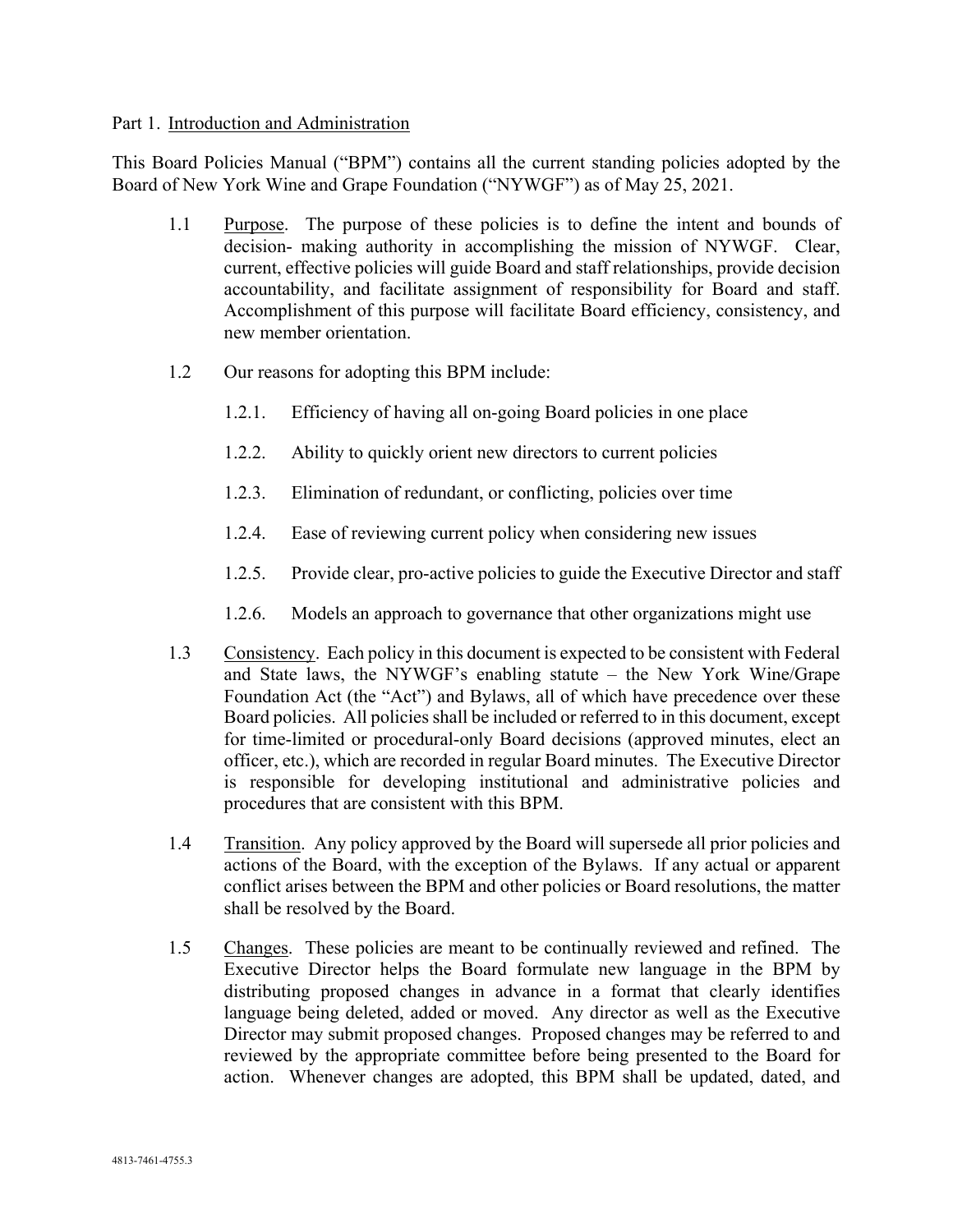quickly made available to the Board and staff. An archive of all previous versions shall be maintained both in hardcopy and electronic form.

- 1.6 Specificity. Each new policy will be drafted to fit in the appropriate place within the BPM. Conceptually, policies should be drafted from the "outside in," i.e., the broadest policy statement should be presented first, then the next broadest, etc., down to the level of detail that the Board finds appropriate for Board action and below which management is afforded discretion as to how it implements the policies in this BPM.
- 1.7 Oversight Responsibility. Below are the parts, the committees primarily responsible for drafting and reviewing those parts, and the individuals given authority to interpret and make decisions within the scope of those policies.

|                             | <b>Part/Chapters</b>                  | <b>Oversight Committee</b> | <b>Implementation</b><br><b>Authority</b> |
|-----------------------------|---------------------------------------|----------------------------|-------------------------------------------|
|                             | Introduction                          | Governance Committee       | <b>Executive Director</b>                 |
|                             | <b>Organization Essentials</b>        | <b>Full Board</b>          | <b>Executive Director</b>                 |
| $\mathcal{F}_{\mathcal{L}}$ | Board Structure &<br><b>Processes</b> | Governance Committee       | Chair                                     |
| 4.                          | Board-Staff Relationship              | <b>Executive Committee</b> | Chair                                     |
|                             | 5. Executive Parameters               | Governance Committee       | Chair                                     |

- 1.8 Maintenance of Policies. The Secretary shall ensure that staff record and publish all standing policies correctly. The Executive Director or the Executive Director's designee shall maintain the policies file and provide updated copies to the Board whenever the policies change, or upon request.
- 1.9 Context of Other Policies. This BPM fits into this hierarchy of policies within which authority flows down and accountability flows up. Rank order of authority shall be (1) Governmental laws and regulations, (2) the Act, (3) the Bylaws, (4) this BPM, (5) policies handbooks, approved by the Executive Director and referred to the Board of Directors for approval, (6) procedures approved by the Executive Director, and (7) other levels of procedure developed by staff working under the Executive Director.

# Part 2. Organization Essentials

- 2.1 Our mission is: The New York Wine and Grape Foundation will promote the world-class image of New York grapes and wines from our diverse regions to responsibly benefit farmers, producers and consumers through innovative marketing, research, communication, and advocacy.
- 2.2 NYWGF Constituents/Stakeholders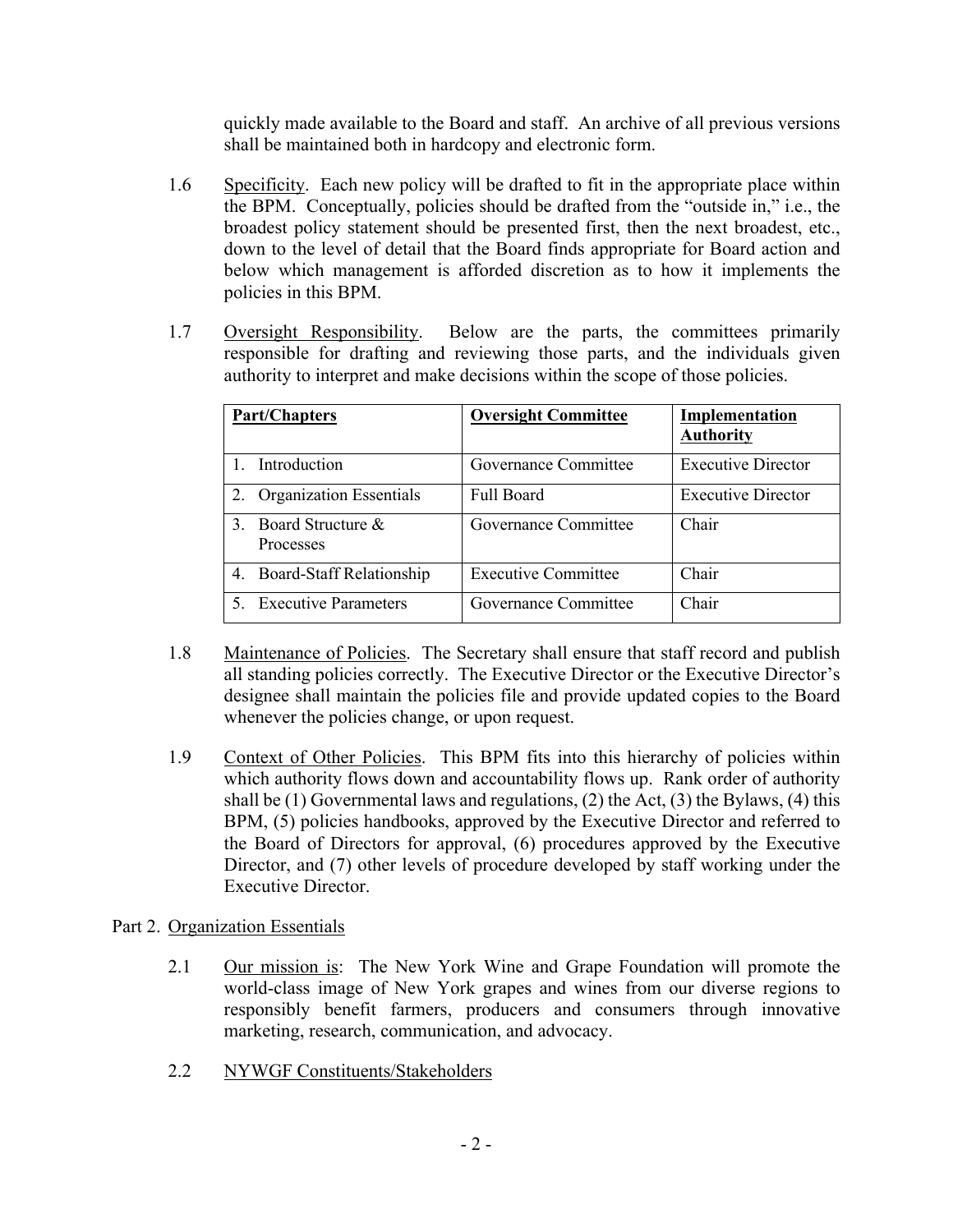- 2.2.1. Juice, Table, and Wine Grape Growers
- 2.2.2. Juice Grape Processors
- 2.2.3. NYS Wine Manufacturers
- 2.2.4. Research Universities
- 2.2.5. On/Off Premise Wine Retailers
- 2.2.6. Wine Marketing Organizations
- 2.2.7. Wine Research Organizations
- 2.2.8. Public Policy Organizations
- 2.2.9. Wine Consumers
- 2.2.10. Federal, State and Local Government
- 2.2.11. Tourism Promotion Agencies
- 2.2.12. Grape and Wine Industry Suppliers
- 2.2.13. Grape and Wine Industry Professionals
- 2.3 The primary institutional function of NYWGF is to be representative of all sectors of the grape industry for the purpose of conducting an extensive and coordinated promotional and applied research program intended to stimulate and centralize the New York wine and grape industry. NYWGF fulfills this by:
	- 2.3.1. Providing for an effective and continuous program of research, promotion and education.
	- 2.3.2. Strengthening the New York wine and grape industry's position in the marketplace.
	- 2.3.3. Growing domestic and foreign markets for grapes grown and processed within the state.
- 2.4 Strategic Plans. The Board is always expected to think strategically. The Executive Director is expected to develop a staff strategic plan based on the policies in this BPM, update it as necessary, link major activities in the plan to the relevant sections of this BPM, and provide copies of the plan to the Board for information by the Summer Board meeting each year.
- Part 3. Board Structure and Processes
	- 3.1 Board Meetings and Expectations.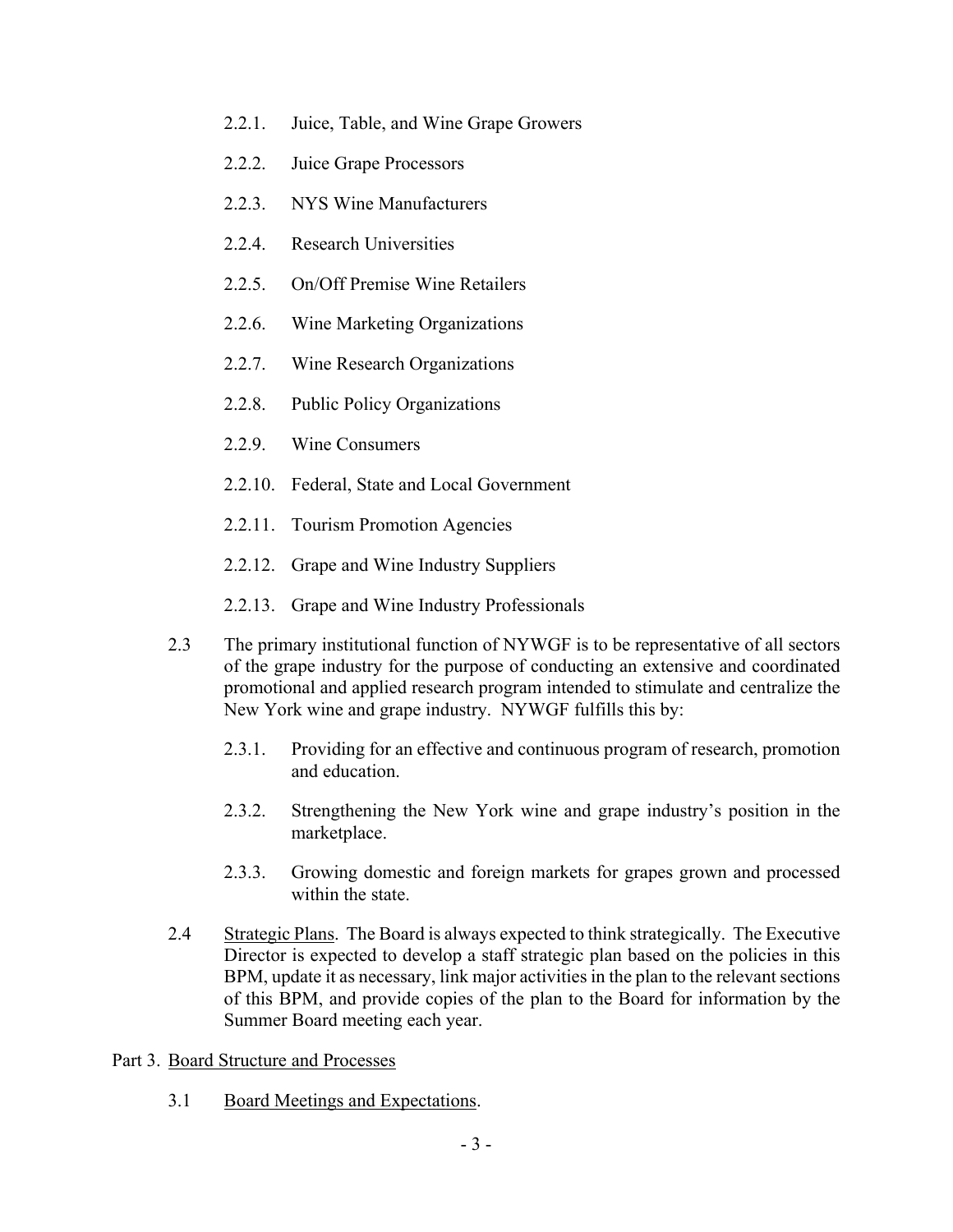- 3.1.1. Board Meetings. NYWGF Board, committee and other meetings will be conducted in a manner which is respectful of all participants, allows all voices and views to be heard, and uses the valuable time of all participants wisely.
- 3.1.2. Board Events. Board events often will include time for guest presenters, interaction with staff and beneficiaries, Board training, committee meetings, social activities, and plenary business sessions. Policies that are intended to improve the process for planning and running meetings follow:
- 3.1.3. Regular Board Meetings. Regular Board meetings shall be held four (4) times a year in the winter, spring, summer and fall, and on such date and at such place as may be designated as set forth in the Bylaws. Meetings shall be preceded by a reminder notice approximately thirty (30) days in advance of the meeting date. The winter meeting shall include a review of the performance of the Executive Director and NYWGF for the past year. And, the winter meeting shall include a review of the planning and budgeting for the upcoming year. The spring meeting shall include director and officer elections, presentation of the N-PCL Annual Report and designation of committee assignments. The schedule for Board meetings shall be set two years in advance. Special meetings of the Board can be called according to the Bylaws.
- 3.1.4. Meeting Agendas. For regularly scheduled meetings, the Executive Director shall work with the Chair and committee chairs in developing agendas which, along with background materials for the Board and committees, monitoring reports, the Executive Director's recommendations for changes in the BPM, previous minutes, etc. shall be emailed to all directors no later than one week in advance of Board meetings.
- 3.1.5. Special Meetings. For all special meetings of the Board of Directors, notice shall be given as required in the Bylaws. The notice shall state the purpose of the meeting, and no business shall be transacted at such meeting that does not relate to the purposes stated.
- 3.1.6. Board Attendance and Participation. Directors shall make attendance at Board meetings a priority and prepare for all Board and committee meetings. They shall ask timely and substantive questions while supporting consensus building in decision-making and suggest agenda items as necessary to ensure that significant policy matters are addressed. Directors will maintain confidentiality of all executive sessions.
- 3.1.7. Meeting Minutes. Draft minutes and the updated BPM (if applicable) shall be sent to Directors within 14 days of Board meetings.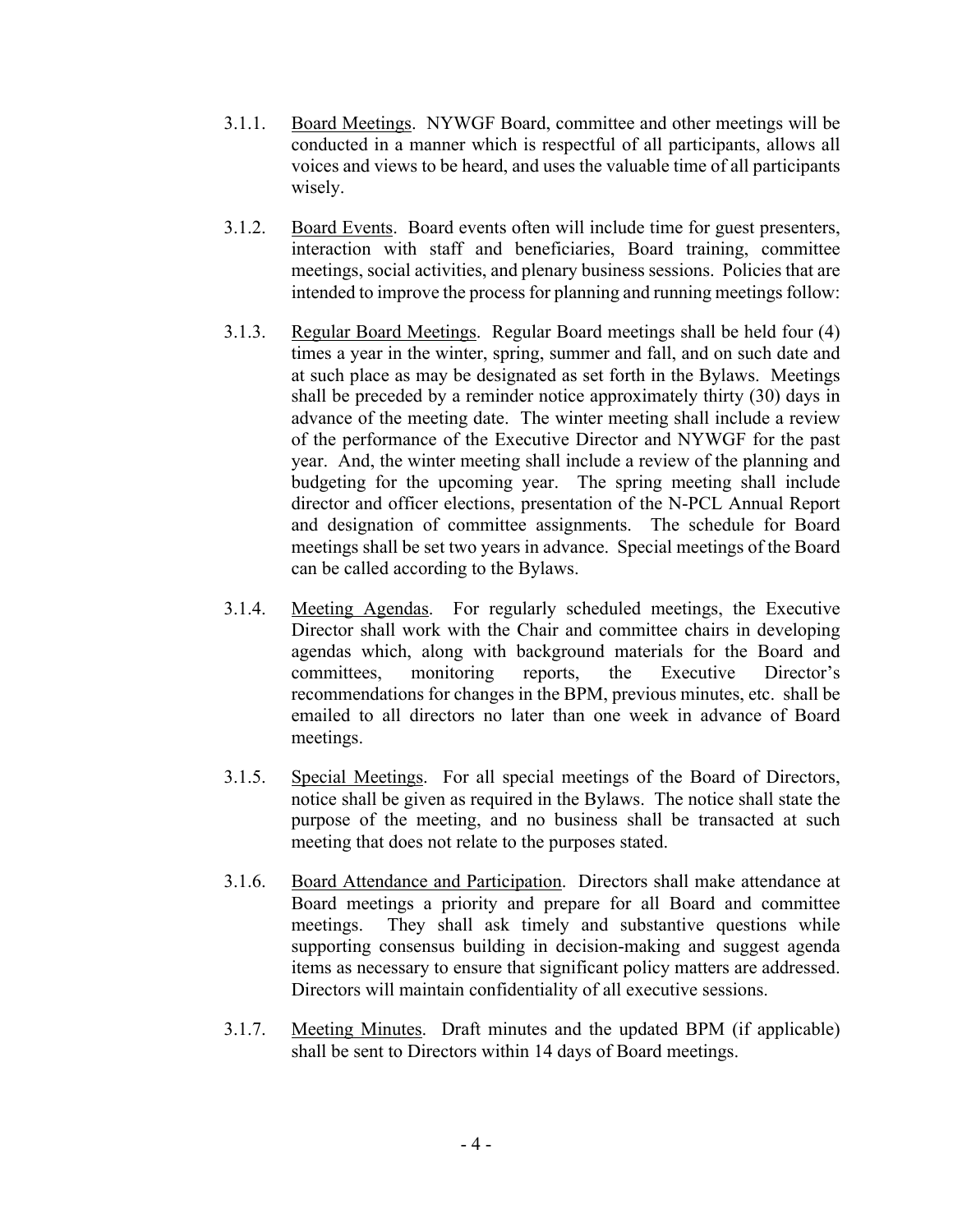- 3.1.8. Meeting Evaluation. The Governance Committee shall prepare a meeting evaluation form for completion by each attending Director. The completed forms shall be reviewed, analyzed, and summarized by the Governance Committee, which shall report the results of the meeting evaluation to the Directors within two weeks of the Board meeting.
- 3.1.9. Executive Sessions. Executive sessions shall be held at each meeting. One Executive Session shall be held with the Executive Director to discuss matters of importance for the Board's awareness. A second session shall be held without the Executive Director to discuss confidential organizational matters and/or the Executive Director's performance.
- 3.2 Governing Style. Directors take great pride in the NYWGF's accomplishments and their role in making them possible. Once a person joins the NYWGF Board, they become, by definition, a leader in the NY grape and wine industry. The Board shall emphasize an outward vision, encouraging of diversity in viewpoints, and exercise of strategic leadership. In this spirit, the Board will:
	- 3.2.1. Strive to govern with excellence. This includes setting standards and requirements for matters such as attendance, respect of clarified roles, speaking to management and the public with one voice, and self-policing of any tendency to stray from the governance structure and process adopted in the BPM.
	- 3.2.2. Be accountable to its constituents for competent, conscientious and effective accomplishment of its obligations as a body. It will allow no officer, individual, or committee to usurp this role or hinder this commitment.
	- 3.2.3. Monitor and regularly discuss the Board's own process and performance, seeking to ensure the continuity of its governance functions by selection of capable directors, orientation and training, and evaluation.
	- 3.2.4. Be an initiator of policy. The Board will be responsible for Board performance.
	- 3.2.5. Assess the performance of the Executive Director and staff within approved Board policies and performance guidelines.
	- 3.2.6. Continual Board development will include orientation of new Directors in the Board's governance process, and periodic Board discussion of process improvement. The Board will submit to some level of governance refresher training, as often as it deems necessary, but no less than once every two years.
	- 3.2.7. Having Fun! All director should enjoy their board service experience. The work of the Board of Directors is vital to the success of the entire New York grape and wine industry. Current and former directors all bring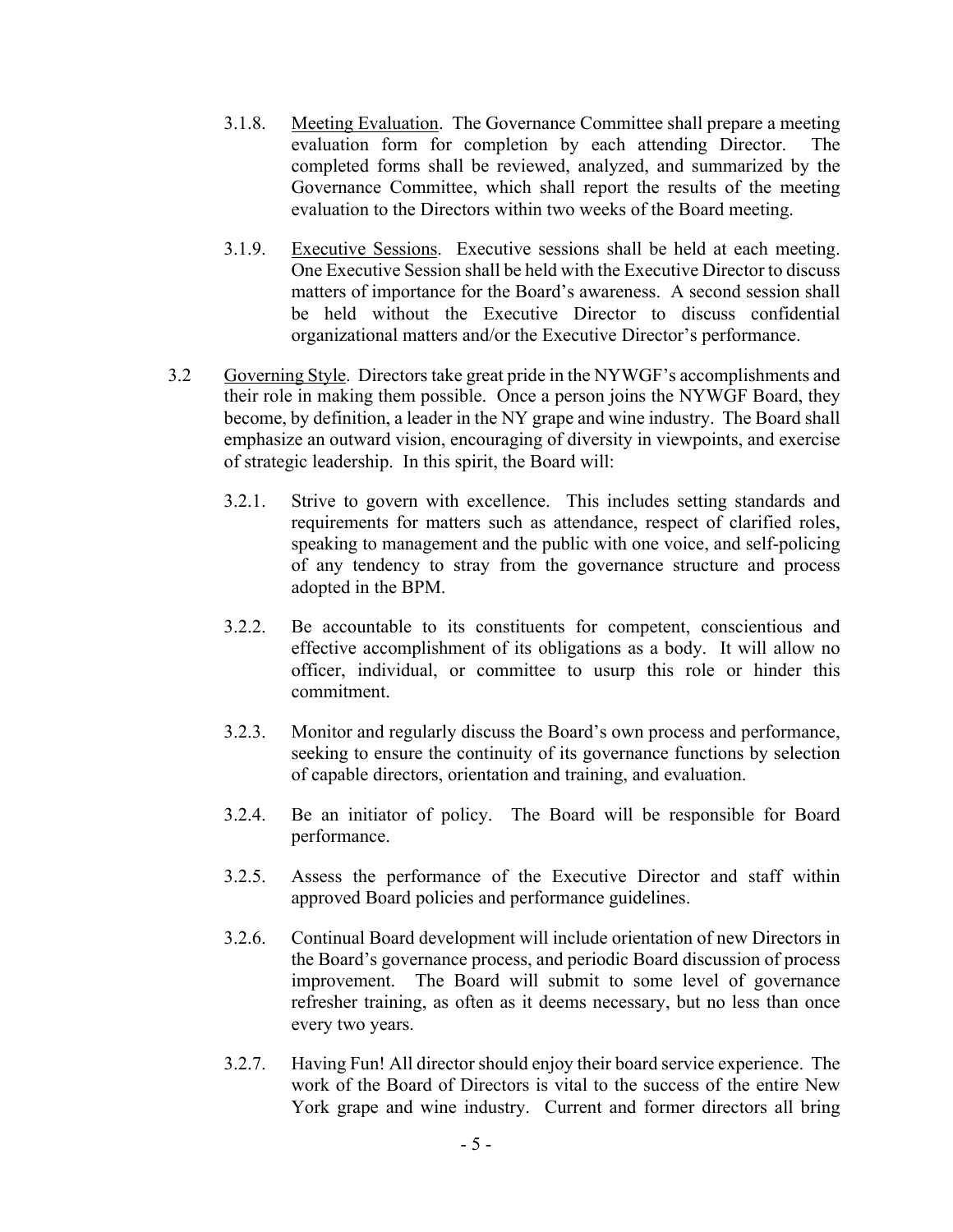different perspectives and approaches to the Board, but virtually all agree that their Board service has been among the most rewarding activities of their lives, while observing appropriate standards of professionalism. All directors should enjoy each other and have a rewarding experience at Board meetings and events. Board and staff alike find great comfort and pride in the knowledge that NYWGF's work is helping NYWGF make a difference on behalf of the grape and wine industry.

- 3.3 Board Job Description. The job of the Board is to lead NYWGF toward the desired performance goals and outcomes. The Board's specific contributions are unique to its directorship role and necessary for proper governance and management. To perform its job, the Board shall (these duties are expanded further in the Board Job Description document):
	- 3.3.1. In its policy-making role, determine the parameters within which the Executive Director is expected to achieve the goals/outcomes;
	- 3.3.2. Monitor the performance of NYWGF towards the achievement of the goals/outcomes described within the executive parameters (Part 5);
	- 3.3.3. Maintain and constantly improve all on-going policies of the Board as described in the BPM;
	- 3.3.4. Select, fairly compensate, nurture, evaluate annually and, if necessary, terminate an Executive Director, who functions as the Board's sole agent;
	- 3.3.5. Ensure financial solvency and integrity through policies and behavior regarding budget review and approval, investment policy, fundraising, and facilities management;
	- 3.3.6. Require periodic financial and other external audits to ensure compliance with the law and good practices;
	- 3.3.7. Evaluate and constantly improve the Board's performance and set expectations for Directors' involvement as volunteers;
	- 3.3.8. Review and approve all organizational handbooks that include policies;
	- 3.3.9. Evaluates and constantly improves the Board's performance and sets expectations for Directors' involvement as volunteers.
- 3.4 Director Selection Criteria. In nominating directors, the Board Governance Committee shall be guided by Section Five of the Act, which codified 11 specific Directorship Classes, and by the NYWGF Bylaws regarding Board vacancies and At-Large Directorships.
- 3.5 Orientation. Prior to or immediately upon election, each nominee to the Board of Directors shall be given this BPM along with adequate briefings on the role of the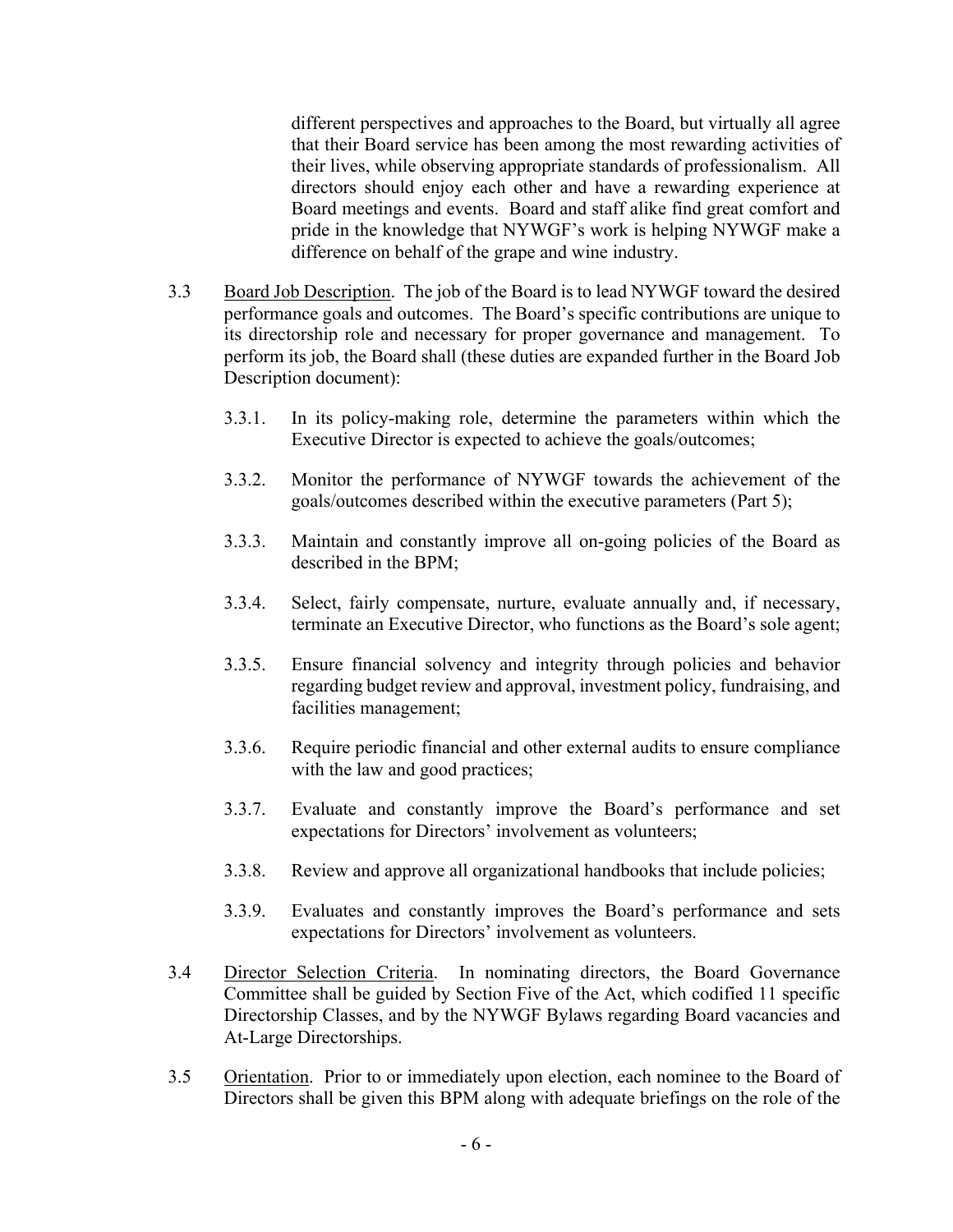Board, officers, and staff; and an overview of programs, plans, and finances. Soon after election, each new Director will be given additional comprehensive orientation and training.

### 3.6 Chair's Role

- 3.6.1. The job of the Chair is, primarily, to maintain the integrity of the Board's process. The Chair "manages the Board." The Chair presides at all meetings of the Board, with the right to vote on all questions. The Chair is the only director authorized to speak for the Board, other than in rare and specifically Board-authorized instances.
- 3.6.2. The Chair ensures that the Board behaves consistently within its own rules and those legitimately imposed upon it from outside the organization. Meeting discussion content will be those issues that, according to Board policy, clearly belong to the Board to decide, not staff.
- 3.6.3. The authority of the Chair consists only in making decisions on behalf of the Board that fall within and are consistent with any reasonable interpretation of Board policies in Parts 3 and 4 of this BPM. The Chair has no authority to make decisions beyond policies created by the Board. Therefore, the Chair has no authority to supervise or direct the Executive Director's work, but is expected to maintain close communication, offer advice, and provide encouragement to the Executive Director on behalf of the Board.
- 3.6.4. The Board Chair serves as an ex-officio member on all Committees.

# 3.7 Treasurer's Role

- 3.7.1. The Treasurer will chair the Finance Committee. The Treasurer is to provide fiduciary oversight of NYWGF's financial activities, budgets, and investments. The Treasurer is to provide quarterly financial reports to the Board.
- 3.7.2. The Treasurer will sign documents as appropriate for the legal corporate position of Treasurer.
- 3.8 Vice Chair's Role. The Vice Chair is to fill the role of Board Chair should current Board Chair be unable to fulfill his or her responsibilities. Should this occur, the remainder of the current Board Chair term is to be served by the Vice Chair.
- 3.9 Secretary's Role
	- 3.9.1. The Secretary shall be responsible for recording and filing minutes of the meetings of the Board of Directors, ensuring that official documents of the Board and the Foundation are maintained, and holding the seal of the Foundation.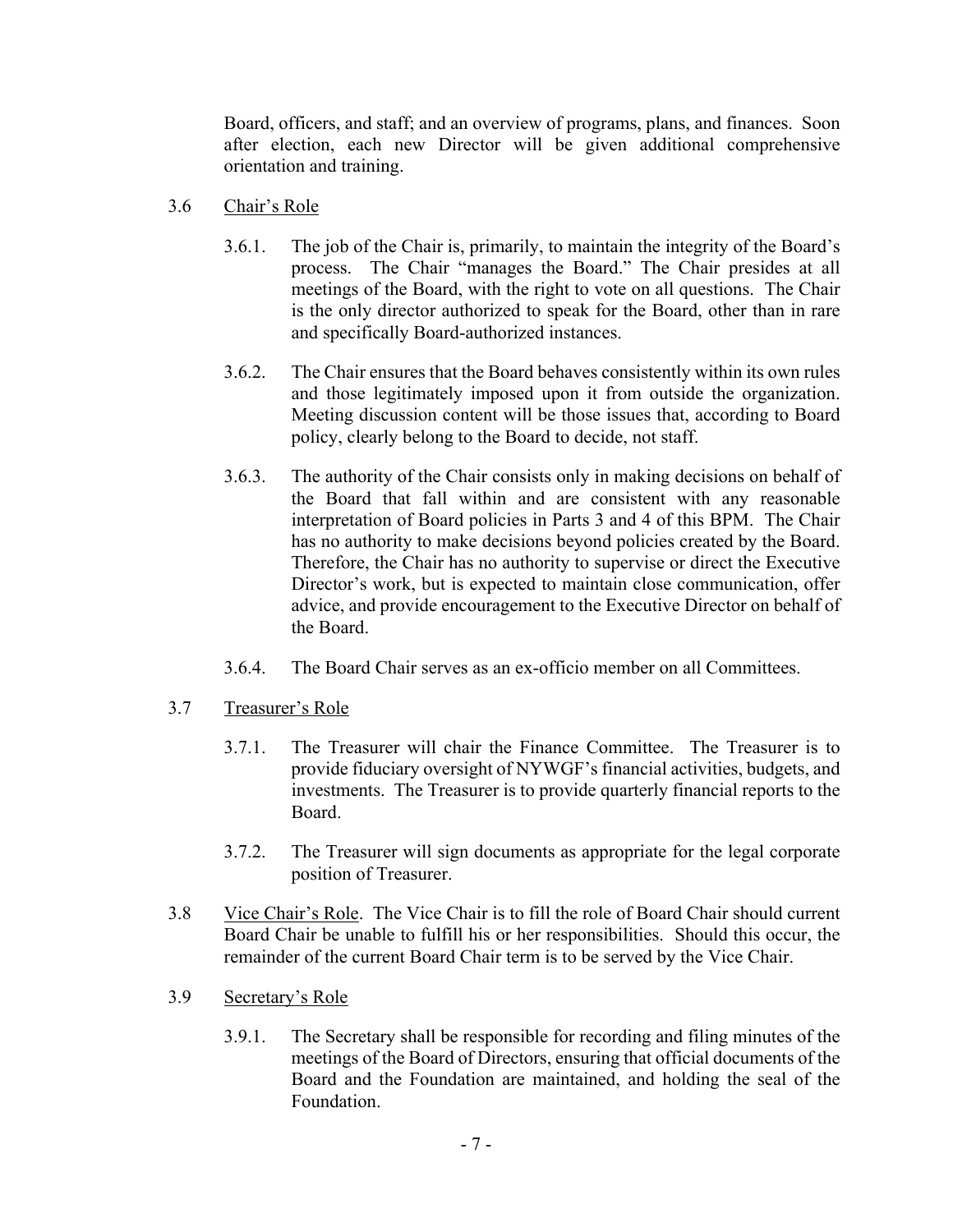- 3.9.2. The Secretary is responsible for making changes to any official Board documents based on the Board's actions in Board meetings, including the Bylaws and this BPM.
- 3.10 Committees. Committees help the Board be effective and efficient. They speak "to the Board" and not "for the Board." Unless authorized by the whole Board, a committee may not exercise authority that is reserved to the whole Board by the Bylaws or by the laws of New York governing not-for-profit organizations. Committees are not created to advise or exercise authority over staff. Once committees are created by the Board, the Board Chair shall recommend committee chairs and members for one-year terms, subject to Board approval. The Board Chair and the Executive Director are ex officio members of all committees. The Executive Director shall assign one senior staff to assist with the work of each committee.
	- 3.10.1. Governance Committee.
		- 3.10.1.1.The Governance Committee shall recommend policies to the Board pertaining to governance issues and processes including the orientation and training of new directors, the evaluation and improvement of the contribution of individual directors and officers, and the recommendation of Bylaw changes.
		- 3.10.1.2.The committee will also develop a roster of potential directors based on the Board profile, and lead the annual Board Leadership renewal process for all directors and officers.
		- 3.10.1.3.Areas within the purview of the committee include: identifying persons who are qualified and available for directorship, making committee assignments, monitoring the Act, Bylaws and the BPM to assure compliance and develop actions for appropriate amendment of same when required by practice of the Board.
		- 3.10.1.4.The Governance Committee will review, and engage other Board committees as appropriate, the policy handbooks by which the NYWGF operates. Based on this review, the Governance Committee will present policy handbooks to the full Board for approval.
		- 3.10.1.5.The primary staff liaison to this committee is the Executive Director.
	- 3.10.2. Diversity, Equity & Inclusion Committee
		- 3.10.2.1.The Diversity, Equity, & Inclusion Committee is responsible for ensuring continued progress toward the vision of an inclusive wine and grape industry in New York State.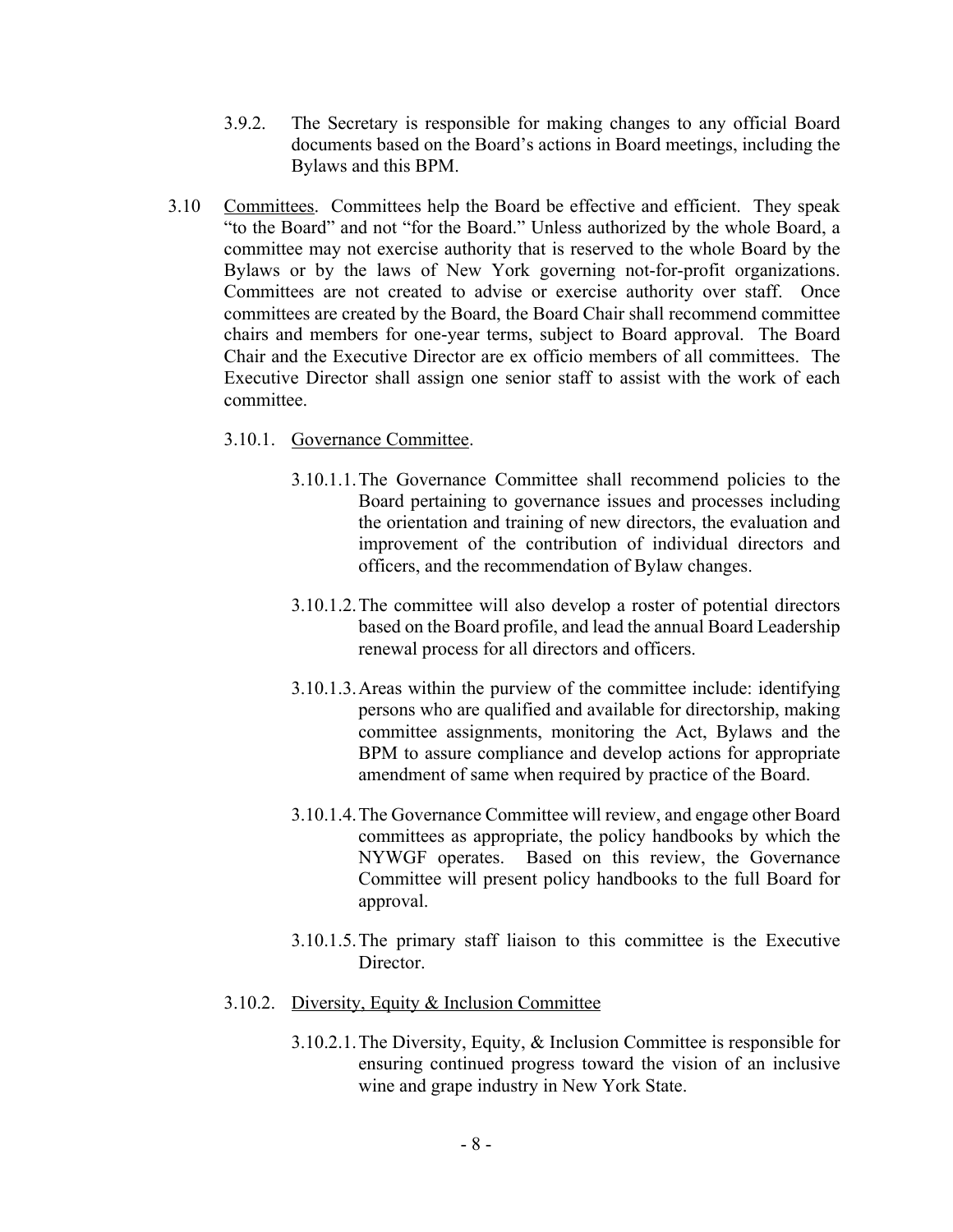- 3.10.2.2.The Committee will set priorities and provide guidance to NYWGF board and staff on activities and resources to help our industry members gain the skills necessary to meet the needs of and reflect the diverse communities they serve.
- 3.10.2.3.The Committee will ensure that equity and diversity activities are closely aligned with NYWGF strategic priorities and responsive to the diverse needs and capabilities of NYWGF members. The Committee will actively encourage NYWGF members to participate in and contribute to these activities.
- 3.10.2.4.The primary staff liaison to this committee is the Executive Director.

### 3.10.3. Finance Committee.

- 3.10.3.1.This committee shall develop and recommend to the Board those human resources policies, financial policies, plans, and courses of action that provide for mission accomplishment and organizational financial well-being. Consistent with this responsibility, it shall review the annual budget and submit it to the Board for its approval. In addition, the committee shall make policy recommendations with regard to the level and terms of indebtedness, cash management, risk management, financial monitoring and reports, employee benefit plans, signatory authority for expenditures and other policies for inclusion in this BPM that the committee determines are advisable for effective financial management.
- 3.10.3.2.The Finance Committee shall also oversee the organization's internal accounting controls; recommend external auditors for Board approval; review the external auditors' annual audit plan; and review the annual report, management letter, and the results of the external audit. The committee, or its delegate, shall have an annual private conversation with the auditor and, as appropriate, legal counsel, all of whom may be contacted by the committee chair directly.
- 3.10.3.3.The committee shall be responsible for oversight of regulatory compliance, policies and practices regarding corporate responsibility, and ethics and business conduct-related activities, including compliance with all Federal, state, and local laws governing tax-exempt entities.
- 3.10.3.4.The committee shall also oversee written conflict of interest policies and procedures of directors and officers and staff.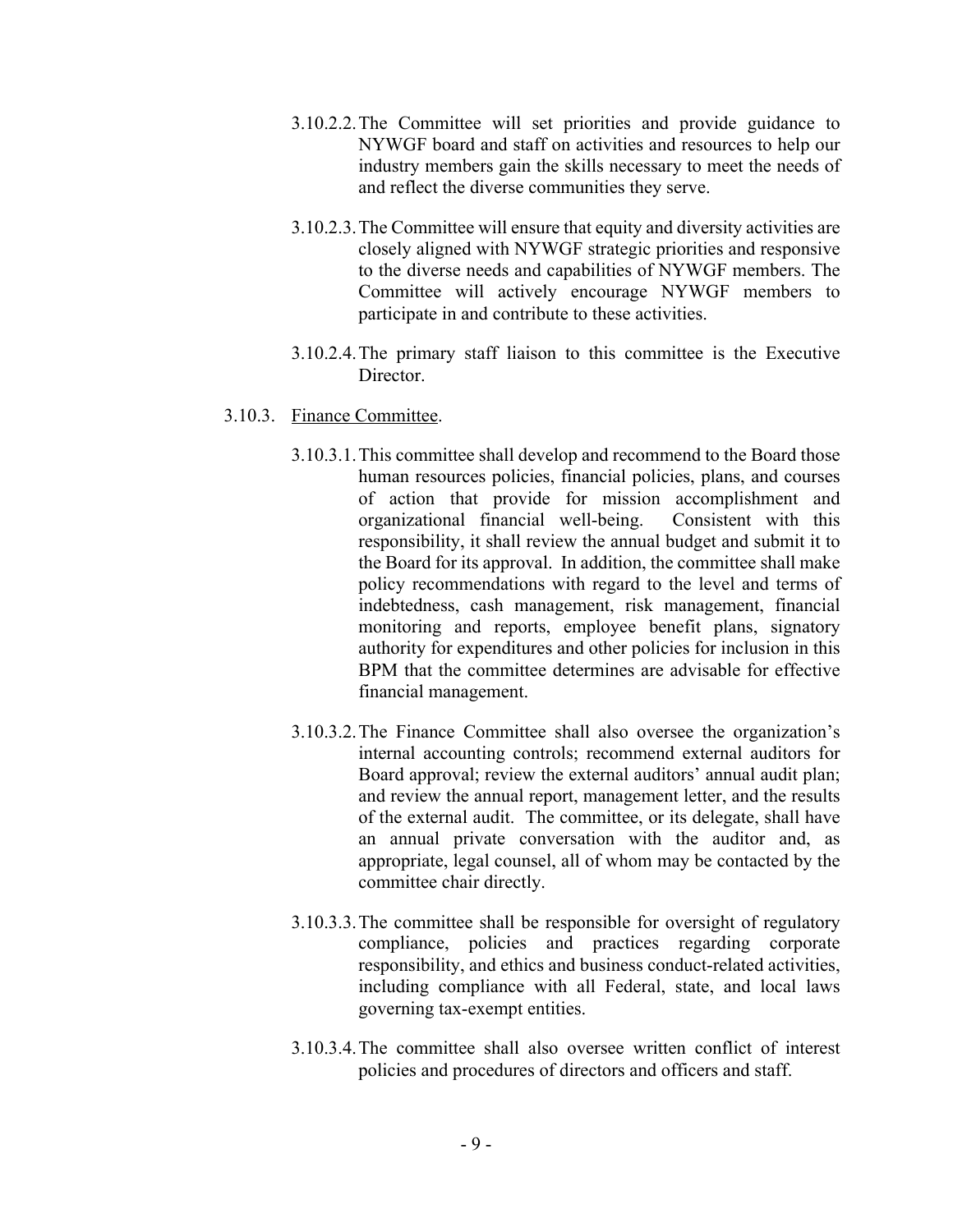- 3.10.3.5.The Finance Committee also provides oversight for facilities and property rented and/or owned by NYWGF.
- 3.10.3.6.The primary staff liaisons to this committee are the Executive Director and Finance Manager.
- 3.10.4. Promotions Committee.
	- 3.10.4.1.This committee shall study and recommend Board-level policies relating to all programs and services of the organization, communications and public relations, as well as policies relating to raising financial and other resources for the organization. Areas within the purview of the committee include: program and services development, marketing, membership and member relations, fundraising, capital campaigns, and external relations.
	- 3.10.4.2.The primary staff liaison to this committee is the Director of Programs & Marketing.
- 3.10.5. Research Committee.
	- 3.10.5.1.This committee shall study and recommend Board-level policies for an applied research program intended to strengthen the New York wine and grape industry's position in the marketplace. Areas within the purview of the committee include: setting organizational research priorities, overseeing research program RFP process, advising on national research, and serving as NYWGF surrogates with research institutions.
	- 3.10.5.2.The primary staff liaison to this committee is the Director of Operations.
- 3.10.6. Executive Committee.
	- 3.10.6.1.Except for the limitations set forth in the Bylaws, it shall have the authority to act for the Board on all matters so long as the Executive Committee determines that it would be imprudent to wait for the next Board meeting to take such action. With respect to any action taken on behalf of the Board, the Executive Committee is required to report the action to the Board within ten (10) days.
	- 3.10.6.2.The Executive Committee is not authorized to make decisions or to take actions with respect to those matters reserved to the full Board, as outlined in the Act and Bylaws.
	- 3.10.6.3.The primary staff liaison to this committee is the Executive Director.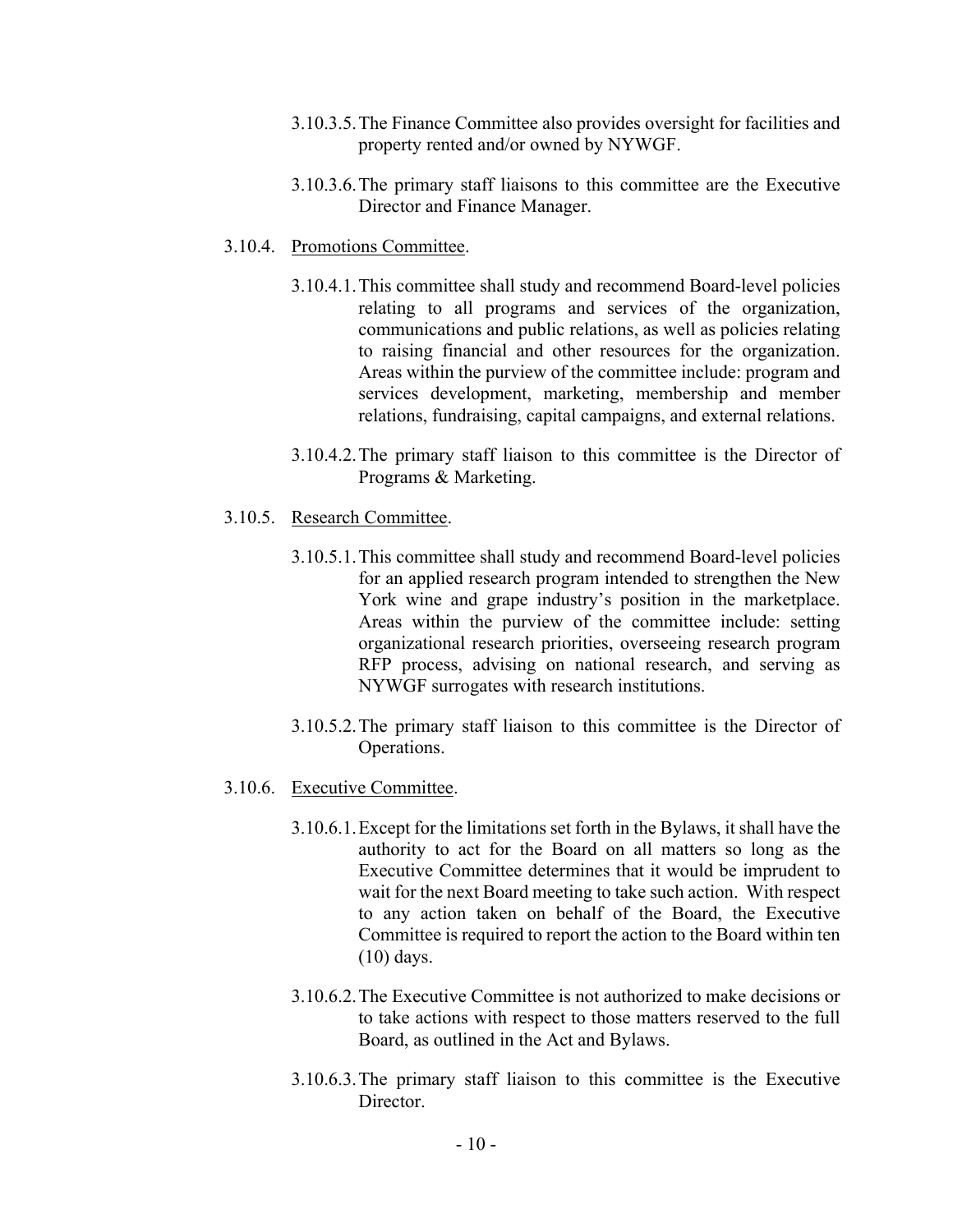- 3.10.6.4.The Executive Committee and the Governance Committees shall collectively conduct the annual performance review of the Executive Director as described in Part 4.6.
- 3.10.7. Advisory Groups, Councils, and Task Forces.
	- 3.10.7.1.To increase its knowledge base and depth of available expertise, the Board supports the use of groups, councils, and task forces of qualified advisers. The term "task force" refers to any group appointed by the Executive Director or the Chair to assist him or her in carrying out various time-limited goals and responsibilities. Although either the Chair or the Executive Director may form a task force, the Chair of the Executive Director shall notify the Board of its formation, purpose and membership within 10 days of its formation.
	- 3.10.7.2.The Executive Director may assign a senior staff member to serve advisory groups.
	- 3.10.7.3.The Board has established the following advisory groups which are currently active:
		- 3.10.7.3.1. Fund Development Task Force
		- 3.10.7.3.2. Export Program Advisory Group
		- 3.10.7.3.3. Sustainability Program Advisory Group

#### 3.11 Directors' Code of Conduct/Conflict of Interest.

- 3.11.1. The Board expects of all directors and officers, ethical and professional conduct. Directors must represent loyalty to the interests of NYWGF, superseding any conflicting loyalty such as that to family members, a business, advocacy or interest groups and membership on other Boards or staffs.
- 3.11.2. Directors must avoid any conflict of interest with respect to their fiduciary responsibility and disclose conflicts as they arise. There must be no selfdealing or any conduct of private business or personal services between any Director and NYWGF except as procedurally controlled to assure openness, competitive opportunity, and equal access to "inside" information.
- 3.11.3. Each Director is expected to complete and sign a Conflict of Interest Statement at the Summer meeting each year which covers Board conflicts of interest, in accordance with the laws of New York governing not-forprofit organizations, and other expectations of directors.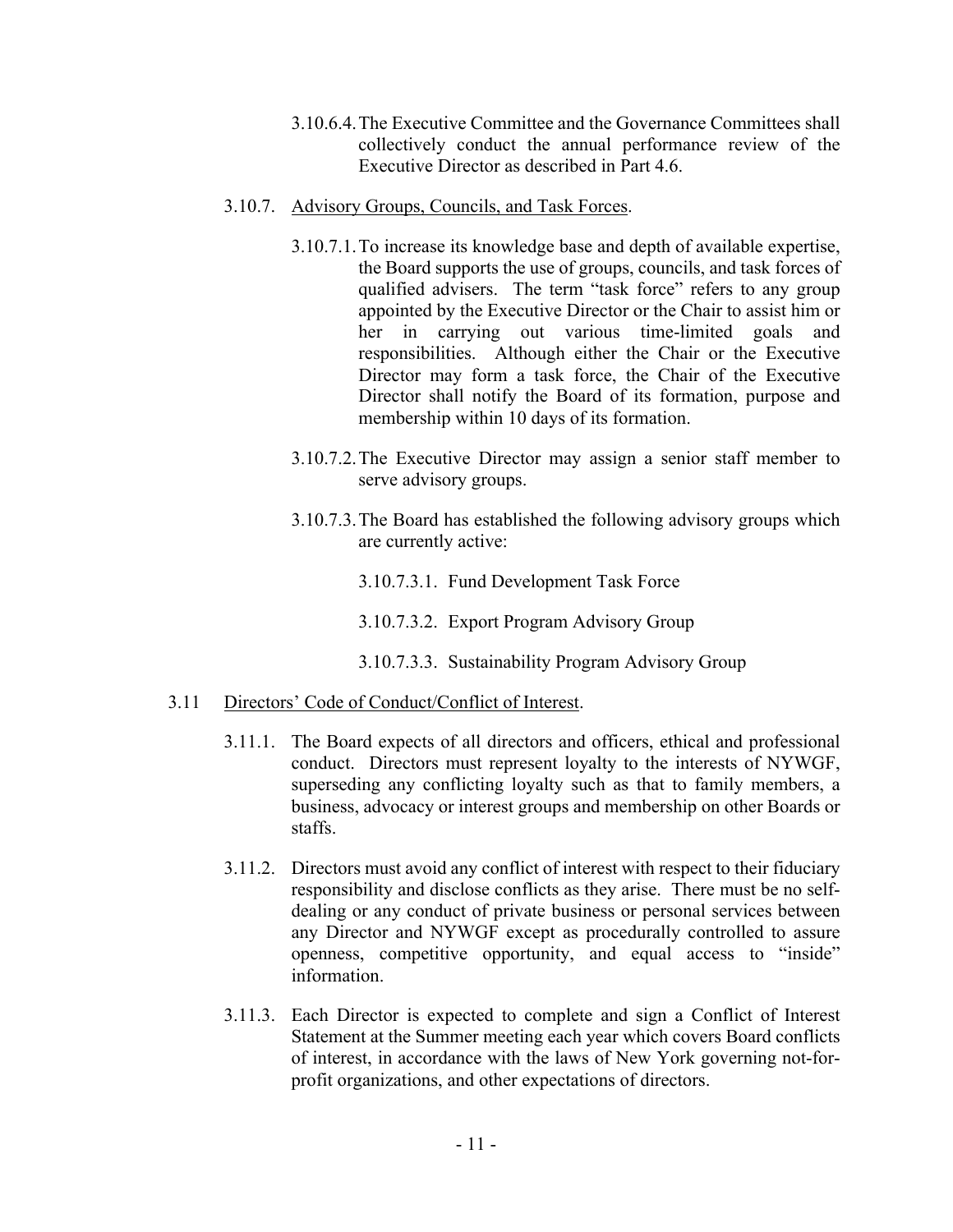3.12 Board Fundraising Policy. Serving on the Board carries important fiduciary responsibilities. Directors are expected to be involved in fundraising by using their personal and business connections when appropriate, by soliciting funds when appropriate, by serving on fundraising committees, by supporting membership renewal and recruitment, and by attending special events. Ex-officio members are exempted from this policy and those directors with a documented conflict of interest with their employer.

## Part 4. Board – Executive Director/Staff Relationship

- 4.1 Selection of the Executive Director.
	- 4.1.1. Selection of Search Committee The Board shall appoint a Search Committee that includes directors, constituents and stakeholders as the Board deems appropriate. The committee members will be appointed based on their breadth of expertise and knowledge of NYWGF and the qualities required of its next Executive Director. The Search Committee will work to solicit input from the grape and wine industry and will conduct a comprehensive and rigorous search to identify the right leader to serve as NYWGF's Executive Director.
	- 4.1.2. Use of Search Consultants Based on the determination of the Board of Directors, NYWGF may hire a recruiting or search firm to assist in the process. A search firm may be helpful in orienting the Search Committee to the process, providing a broader pool of candidates for consideration, or checking the candidate references.
	- 4.1.3. Process To maintain the integrity of the process and the confidentiality of candidates, Search Committee members will be asked to agree at the outset to ensure the strictest confidence and not to disclose information to others about the search process, about particular candidates, or about the deliberative process that is employed. This will allow candidates to trust that the privacy of their applications would be protected. The Chair of the Search Committee will be charged with coordination of all internal and external communication. Based upon the practices and recommendations of search consultants, it is likely that final candidates will not be identified publicly prior to the Search Committee making a final recommendation to the Board of Directors.
	- 4.1.4. Announcement of Selection NYWGF communications staff will work with the Board and Search Committee to prepare a communications plan for the announcement of the Executive Director's selection. This plan will identify audiences and avenues through which the announcement will be made.
	- 4.1.5. Executive Director Transitions and Vacancies. At any time, the Board Chair may appoint a transition task force to explore options and propose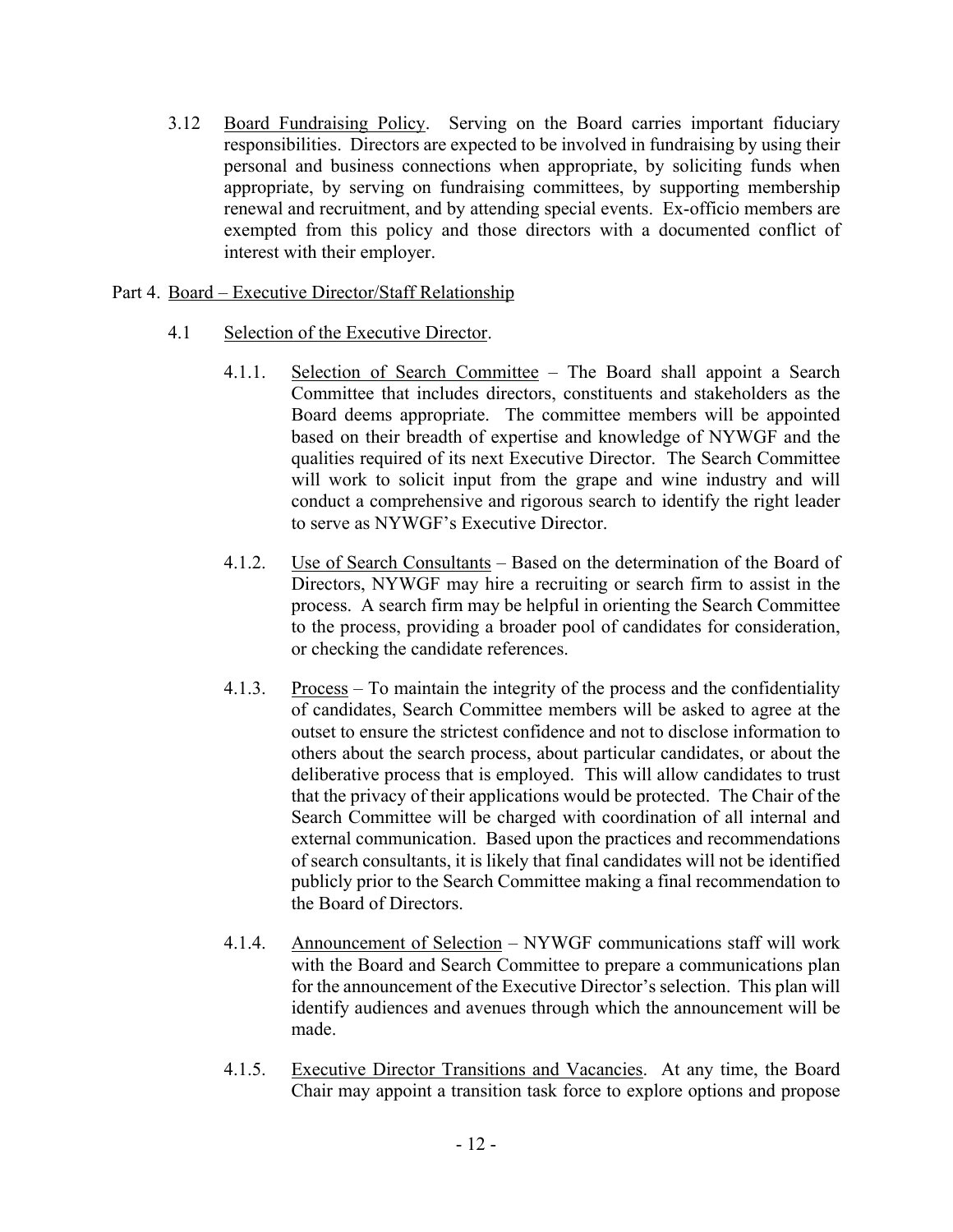strategies and Board policies related to succession and transition of the Executive Director and to facilitate any special needs of the outgoing and incoming Executive Directors and their families. Any need for an acting or interim Executive Director will be determined by the Board Chair subject to Board approval. The Board Chair is authorized, as soon as a vacancy or scheduled departure of the Executive Director is known, to appoint a Search Committee and committee chair. The Search Committee may include up to two people not on the Board. The committee shall, within 30 days, recommend for Board approval a position announcement. The Search Committee shall present one or two qualified candidates to the full Board for selection. The committee will, at the time of selection, negotiate the new Executive Director's compensation and service agreement and give both the incumbent and the successor Executive Director any special performance priorities from the Board. After he/she leaves the Association, the outgoing Executive Director may be given a paid role, but only with the approval of the Board in consultation with the new Executive Director.

- *4.1.5.1. Temporary Vacancy*
	- 4.1.5.1.1. If the unforeseen circumstance occurs that the Executive Director shall be unable to fulfill the duties of the position for an unspecified length of time but in excess of six consecutive weeks, the Board of Directors will appoint an interim Executive Director to act on behalf of the Executive Director and the Board of Directors.
	- 4.1.5.1.2. This temporary appointment would begin immediately upon appointment and continue until such time as the Executive Director returns to work. The appointee would assume all responsibilities associated with the position as outlined in the job description and BPM. The appointee would be entitled to all the rights and privileges of the position during this time.

#### *4.1.5.2. Permanent Vacancy*

- 4.1.5.2.1. When the Executive Director of NYWGF vacates the position permanently for any reason, the Board of Directors shall appoint an interim Executive Director until the position is permanently filled.
- 4.1.5.2.2. If the vacancy occurs between regularly scheduled Board meetings, the Executive Committee will appoint a temporary replacement until the next regularly scheduled Board meeting or a special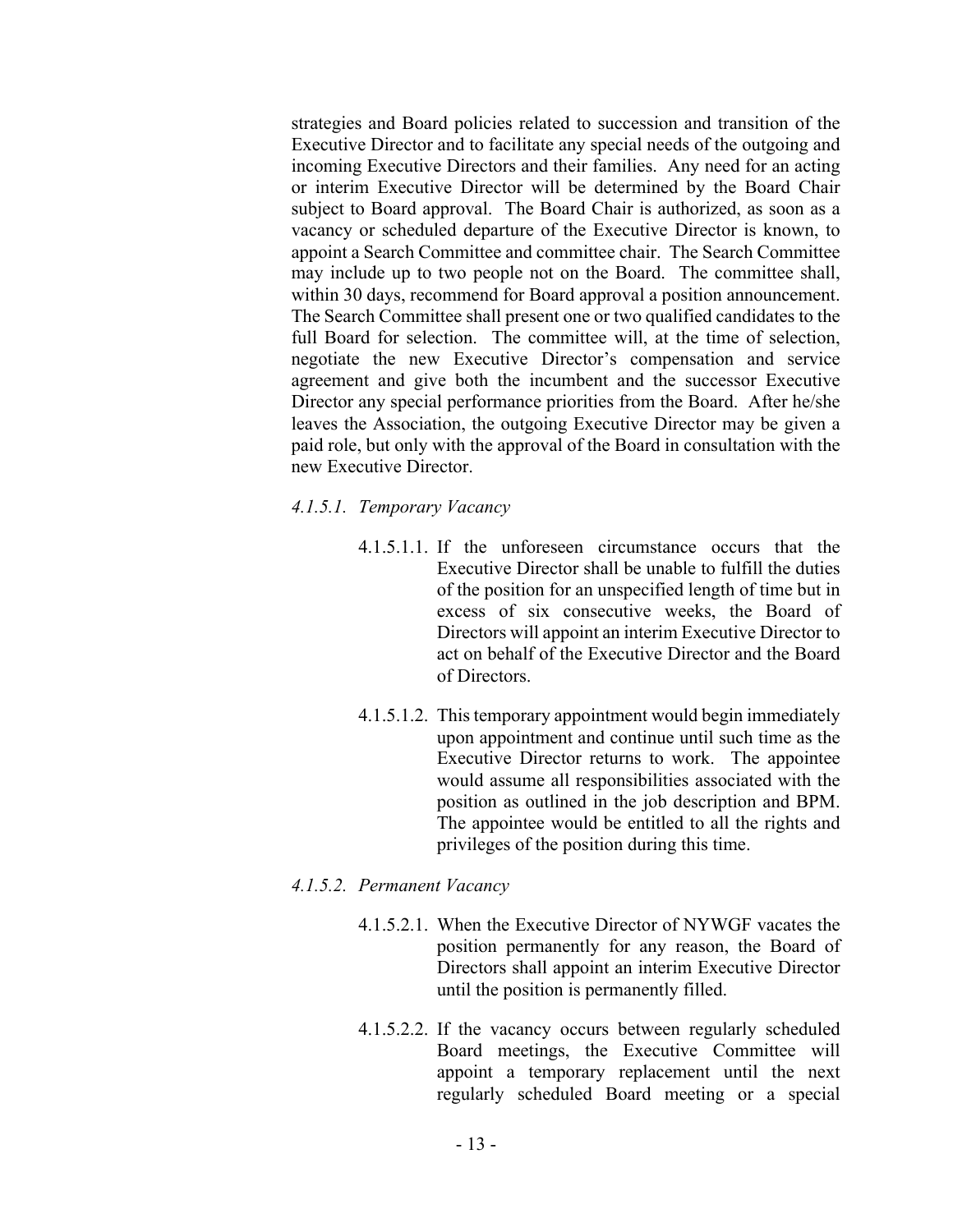meeting of the Board is called to address the issue. At this Board meeting an interim Executive Director will be appointed.

- 4.1.5.2.3. The Board will be attentive to the professional and personal needs of the outgoing Executive Director, assuming a noncontroversial departure, and will honor her/his service as deemed appropriate.
- 4.2 Delegation to the Executive Director. The Board's role is generally confined to establishing high-level policies, and the Executive Director's role is generally implementation, and subsidiary policy development is delegated to the Executive Director.
	- 4.2.1. The Executive Director is the only staff member directly accountable to the Board. All Board authority delegated to staff is delegated through the Executive Director, so that all authority and accountability of staff -- as far as the Board is concerned -- is considered to be the authority and accountability of the Executive Director. Directors may not direct the work of the staff. Only the Executive Director may direct the work of the staff.
	- 4.2.2. Organizational Essentials policies (Part 2) direct the Executive Director to achieve certain results. Executive Parameters policies (Part 5) define the acceptable boundaries of prudence and ethics within which the Executive Director is expected to operate. The Executive Director is authorized to establish all further policies, make all decisions, take all actions, and develop all activities as long as they are consistent with any reasonable interpretation of the Board's policies in this BPM.
- 4.3 Executive Director Job Description. The Board shall maintain a position description for the Executive Director that includes elements necessary to monitor executive performance.
- 4.4 Communications and Counsel to the Board. The Executive Director shall keep the Board informed about matters essential to carrying out its policy duties. Accordingly, the Executive Director shall:
	- 4.4.1. Inform the Board of relevant trends, anticipated adverse media coverage, material external and internal changes, particularly changes in the assumptions upon which any Board policy has previously been established.
	- 4.4.2. Relate to the Board as a whole except when fulfilling reasonable individual requests for information or responding to officers or committees duly charged by the Board.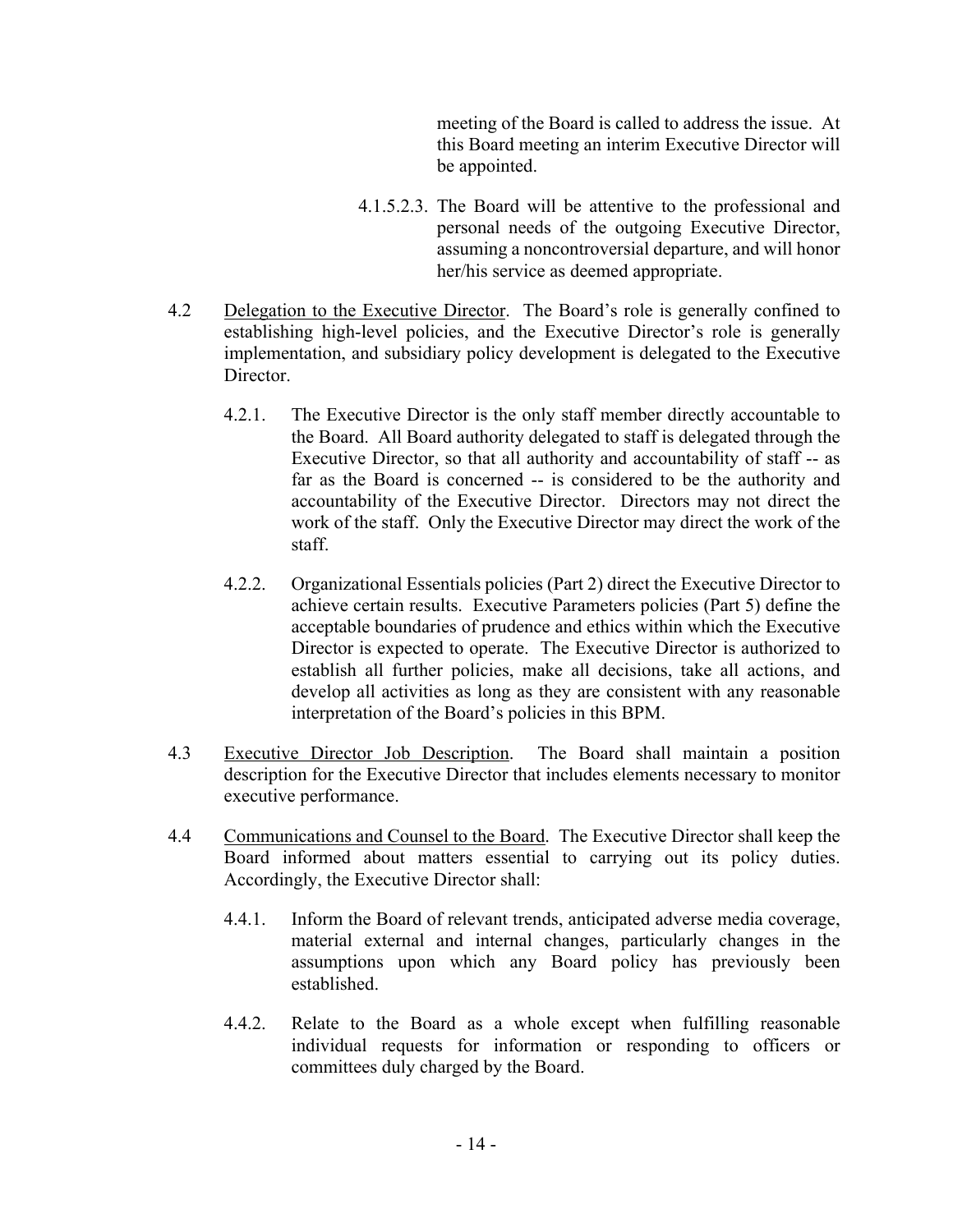- 4.4.3. Report immediately any actual or anticipated material noncompliance with a policy of the Board.
- 4.5 Executive Director Reports. The Executive Director shall help the Board determine what tracking data are available to measure progress in achieving the mission and goals and conforming with Board policies. Currently the Board requests these regular monitoring reports, in addition to any specific reports requested in other sections of the BPM:
	- 4.5.1. Monthly: concise Executive Director reports to the Executive Committee on achievements, problems, Board notices, and updates to plans previously presented. This shall be reported with or without Board meeting.
	- 4.5.2. Quarterly: (a) A one- or two-page "dashboard" report showing agreedupon key indicators that track designated financial and program results over a three-year period in graphic form; (b) expense and revenue against budget report with comparison to previous year; (c) balance sheet; (d) cash flow projections; (e) membership statistics; and (f) other summary reports as the Board may define in this BPM. Reports will occur at the first meeting of each fiscal quarter.
	- 4.5.3. Annually: Within 45 days of the end of the fiscal year, (a) end-of-year expense and revenue against budget; (b) balance sheet; (c) staff organization chart (or whenever major changes are made); (d) other reports that the Board may define in this BPM. Within 5 months and 15 days after the end of the fiscal year, all IRS-required reporting documents as filed.
- 4.6 Monitoring Executive Performance. The purpose of monitoring is to determine the degree to which the Executive Director has demonstrated: (a) organizational accomplishment of major organizational goals, (b) individual accomplishment of individual goals, and (c) organization operations within the parameters and ethics established in Board policies on Executive Parameters.
	- 4.6.1. Annual Performance Review. In preparation for the Winter Board meeting, the Executive Committee and the Governance Committees shall formally evaluate the Executive Director annually based on achievement of organizational goals and any other specific goals the Board and Executive Director have agreed upon in advance. The Executive Director will complete a self-evaluation that includes a review of strategic plan accomplishments. After meeting with the Executive Director and providing a written evaluation, the Executive Committee will report on its review to the Board, including recommendations on the Executive Director's compensation upon which the Executive Committee or the Board may then act. A final copy of the evaluation will be filed with the Executive Director's personnel file.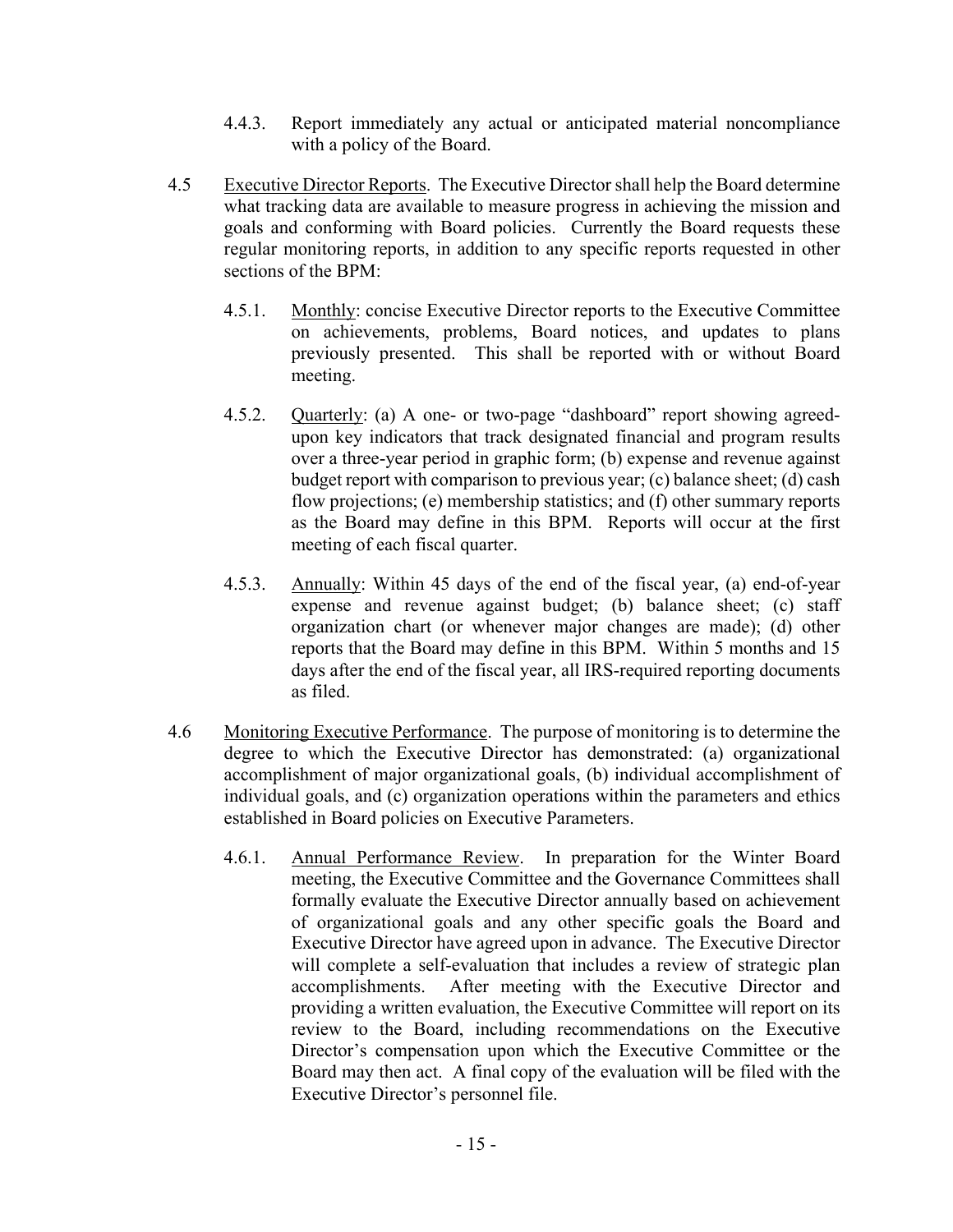- 4.6.2. As a part of the annual performance review, the Executive Director and the Board shall establish any specific, personal performance goals for the year ahead. These goals shall be documented and will be a primary basis for determining the Executive Director's performance at the end of the next year. At least every five years, the sub-committee shall invite other input in a carefully planned "360" review, inviting feedback from staff, peers in our sector, and individuals outside of NYWGF who have interacted with the Executive Director.
- 4.6.3. Generally, the Executive Director's term of office is three years. The Executive Director serves at the will of the Board beginning with the date of the annual fiscal year.
- 4.7 Staff Compensation. The Executive Director is expected to hire, train, motivate, compensate, and terminate staff in a professional and caring fashion. Salaries will be set between 80% and 110% of the mean for salaries of organizations of similar size, budget, and location. Benefits will include access to health insurance, life insurance, retirement match, etc. The Executive Director shall (A) develop and maintain an employee handbook that is reviewed periodically (at least every 3 years) by competent legal counsel and (B) provide copies to the Board for information around April 1 of each year.
- 4.8 Staff Treatment. With respect to treatment of paid and volunteer staff, the Executive Director should strive to build a climate of trust and determine policies based on competent legal counsel.
- 4.9 Board Reference Book/Folder. The Executive Director shall develop and maintain an online Board Reference Book with all pertinent documents to which Directors might want to refer during Board and committee meetings (e.g., Articles, Bylaws, organization chart, recent minutes, committee roster, list of key volunteers/consultants, Board documents referenced in this BPM, etc.). The Executive Director shall notify the Board as key new information is posted to the Board website.

Part 5. Executive Parameters

5.1

- 5.1.1. The purpose of Part 5 shall detail those Executive Parameters that will guide the Executive Director and the staff in performance of their duties to accomplish NYWGF's mission. The sections below are numbered according to the major functions of the organization and committee structure.
- 5.1.2. Overall, the Board expects that the Executive Director will do nothing that is illegal, unethical, or imprudent. Beyond these general parameters, the Board details its Executive Parameters in the major sections that follow.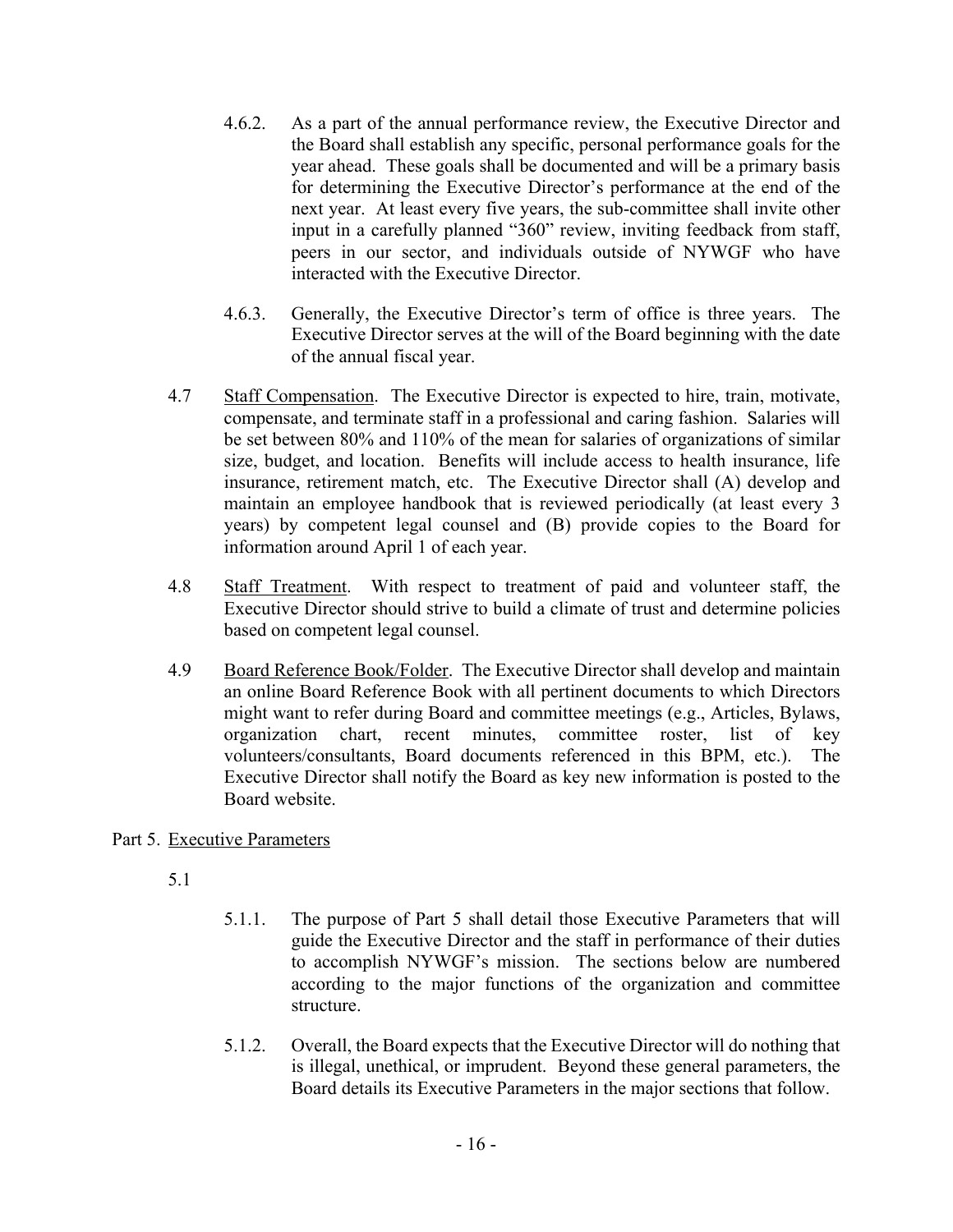## 5.2 Finance

- 5.2.1. Budgeting. The Executive Director will work with the Finance Committee to prepare an annual budget to be reviewed and adopted by the full Board, typically at the Winter Board meeting. This budget will be the NYWGF's financial blueprint for the fiscal year. The Board recognizes that deviations of actual financial results compared with budget expectations are unavoidable. The budget serves as a baseline against which actual performance is measured. At the recommendation of the Finance Committee and Executive Director, the Board may choose to adopt a modified budget during the fiscal year. The budget will reflect and support the NYWGF's strategic objectives.
- 5.2.2. Financial Management. The Board will approve of Financial Policies and Procedures to govern management of finances of the organization. The Executive Director shall follow aforementioned policies and report any non-compliance to the Board as soon as reasonably possible (or by the Board's next meeting). The Executive Director must ensure that the financial integrity of NYWGF is always maintained; that proper care is exercised in the receiving, processing, and disbursement of funds; and that financial and nonfinancial assets are appropriately protected.
	- 5.2.2.1. Financial Reporting. Working with the Treasurer, the Executive Director will prepare the appropriate monthly and quarterly financial statements and reports so that the Board is appropriately informed about the financial state of the organization. The reports will highlight significant deviations between budgeted revenues and costs and actual revenues and costs.
	- 5.2.2.2. Financial Controls. The Executive Director must exercise care in accounting for and protecting NYWGF financial assets. To this end, the Executive Director is expected to incorporate generally accepted accounting principles and internal controls in the financial systems that NYWGF employs, and to follow documented financial procedures.
- 5.2.3. Audit and Compliance Parameters. The Executive Director shall take the necessary steps to ensure the integrity of our systems and procedures; to see that they comply with all pertinent legal, regulatory, and professional requirements; and to report to the Board any material variations or violations.
	- 5.2.3.1. Annual External Audit. Annual External Audit. An independent auditor will be hired and supervised by the Finance Committee, after a careful selection and annual evaluation. The Executive Director shall work with the auditor to gain a clean opinion of the annual financial statements and respond in detail to items in the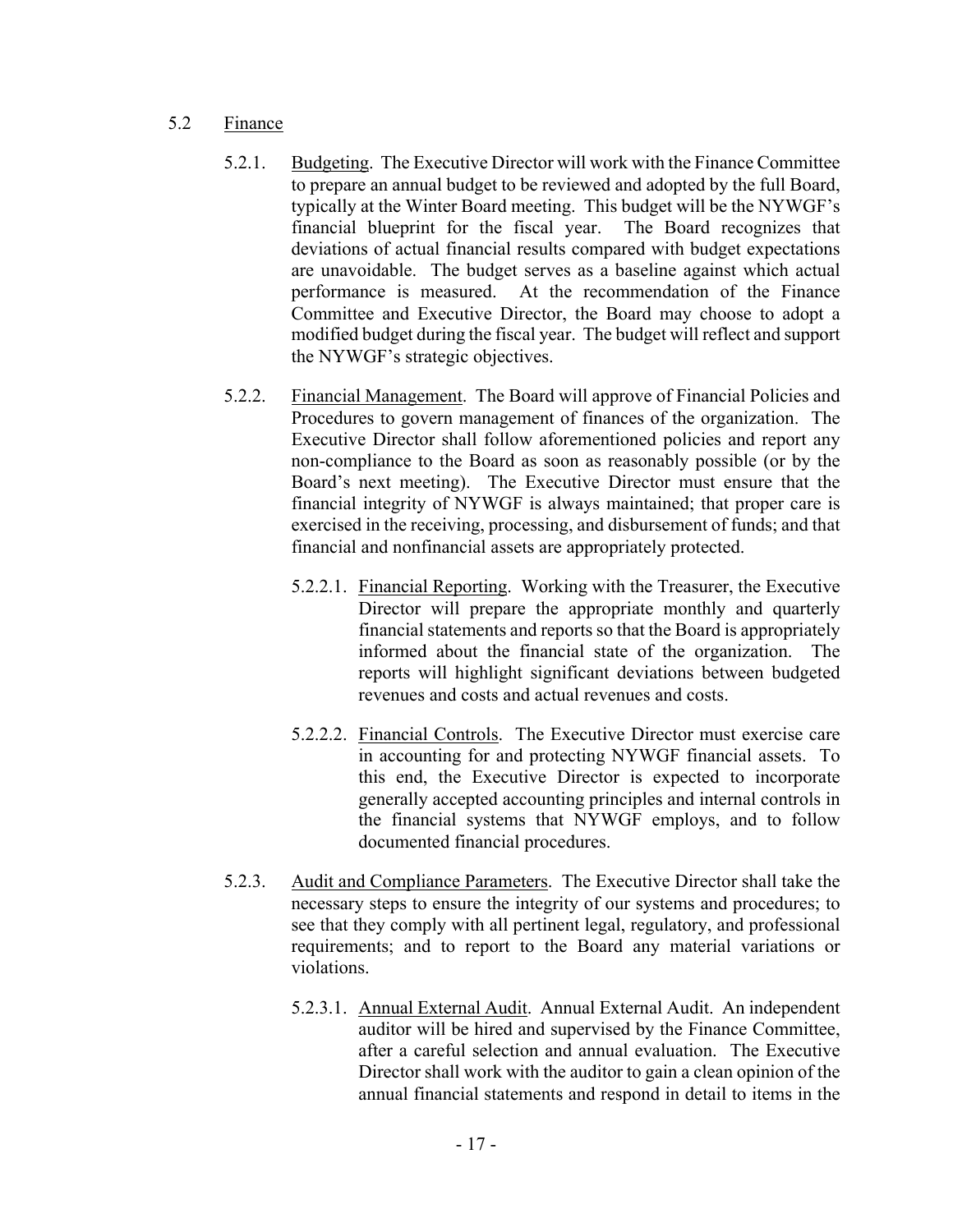auditor's management letter concerning opportunities to improve systems and procedures related to financial controls.

5.2.3.2. Internal Compliance. The Executive Director shall meet all requirements for complying with federal, state, or local laws and regulations. The Executive Director shall maintain a list of compliance actions and reports that are required of a nonprofit organization, or recommended by the IRS as reflected in questions contained in the Form 990 report, and periodically submit the list for inspection by the Governance Committee.

### 5.3 Governance and Operations

- 5.3.1. Strategic Planning. The Executive Director will ensure a compelling vision for the future of NYWGF that is sufficiently practical and detailed in order to inform strategic planning efforts. The various efforts to plan for the future of the institution shall be organized and integrated sufficiently to provide a comprehensive, prioritized set of programs, capital projects, and strategic initiatives that are defined to guide annual and multi-year budgeting and operational planning, and inform fund raising efforts.
- 5.3.2. Legal Counsel. The Executive Director shall contract with competent legal counsel so that, every three to five years all pertinent laws, regulations and contracts are reviewed for compliance and annual reports are made available to the Governance Committee who, in turn, will report to the Board on the overall status of the organization with respect to compliance matters.
- 5.3.3. Asset Protection and Risk Management. The Executive Director will ensure that key assets are protected, maintained, and insured. Accordingly, the Executive Director will:
	- 5.3.3.1. Ensure that Directors and Officers liability insurance is maintained;
	- 5.3.3.2. Avoid unnecessary exposure of NYWGF, its Board, or its staff to claims of liability;
	- 5.3.3.3. Not Encumber or dispose of real property without Board approval.
- 5.3.4. Schedule of Review of Major Suppliers: Working with the Executive Director and other key stake holders, the Director of Operations will lead processes to review and select service providers for outsourced services.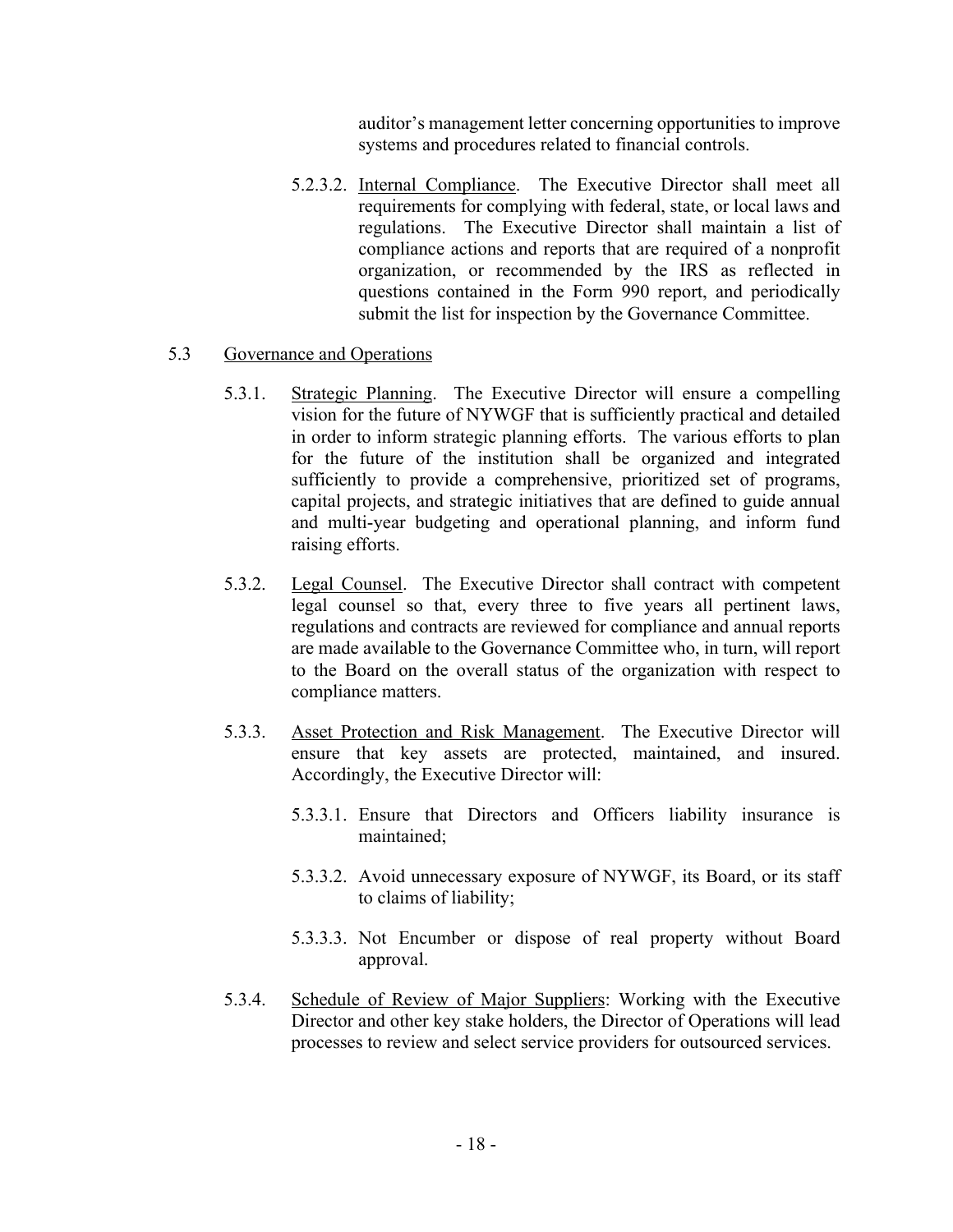- 5.3.4.1. Process: Based on the schedule outlined for review, NYWGF will create and distribute a Request for Proposal (RFP) for the activity.
	- 5.3.4.1.1. Upon receipt of proposals, undertake review with the Executive Director and other pertinent stakeholders.
	- 5.3.4.1.2. Identify top proposals and arranged for interviews.
	- 5.3.4.1.3. Evaluate candidates with Executive Director and stakeholder
	- 5.3.4.1.4. Award of service agreement
- 5.3.4.2. Timing: The process should be initiated near the end of the calendar year, and completed by approximately March of the indicated year, unless otherwise dictated by contractual obligations.
- 5.3.4.3. Sequence of process and rotation:

| Year: | Service:                    | <b>Comment:</b> |
|-------|-----------------------------|-----------------|
| 2014  | Insurance Broker            | Completed FY 17 |
| 2016  | <b>Financial Auditors</b>   | Completed FY 18 |
| 2017  | <b>Banking Relationship</b> | Completed FY 19 |
| 2020  | <b>Insurance Broker</b>     |                 |
| 2022  | <b>Financial Auditors</b>   |                 |
| 2023  | <b>Banking Relationship</b> |                 |

# 5.4 Promotions

- 5.4.1. Advancement and Publicity. The various efforts to represent NYWGF to the public (media, public relations, fundraising, new member recruitment, etc.) shall be integrated sufficiently that the NYWGF's brand/positioning in the external world is positive and effective.
- 5.4.2. Fund Raising Strategy. The Executive Director shall ensure fund raising plans are developed and maintained to accomplish the goals of the Annual Budget through public sources, grants, membership renewal, sponsorship, planned giving and other fund-raising projects deemed necessary for NYWGF. Fund raising result shall be reported at every Board meeting.
- 5.4.3. Stakeholder Engagement. The Executive Director shall ensure the development and execution of a plan for cultivating relationships with grape and wine industry stakeholders that engages them in NYWGF's